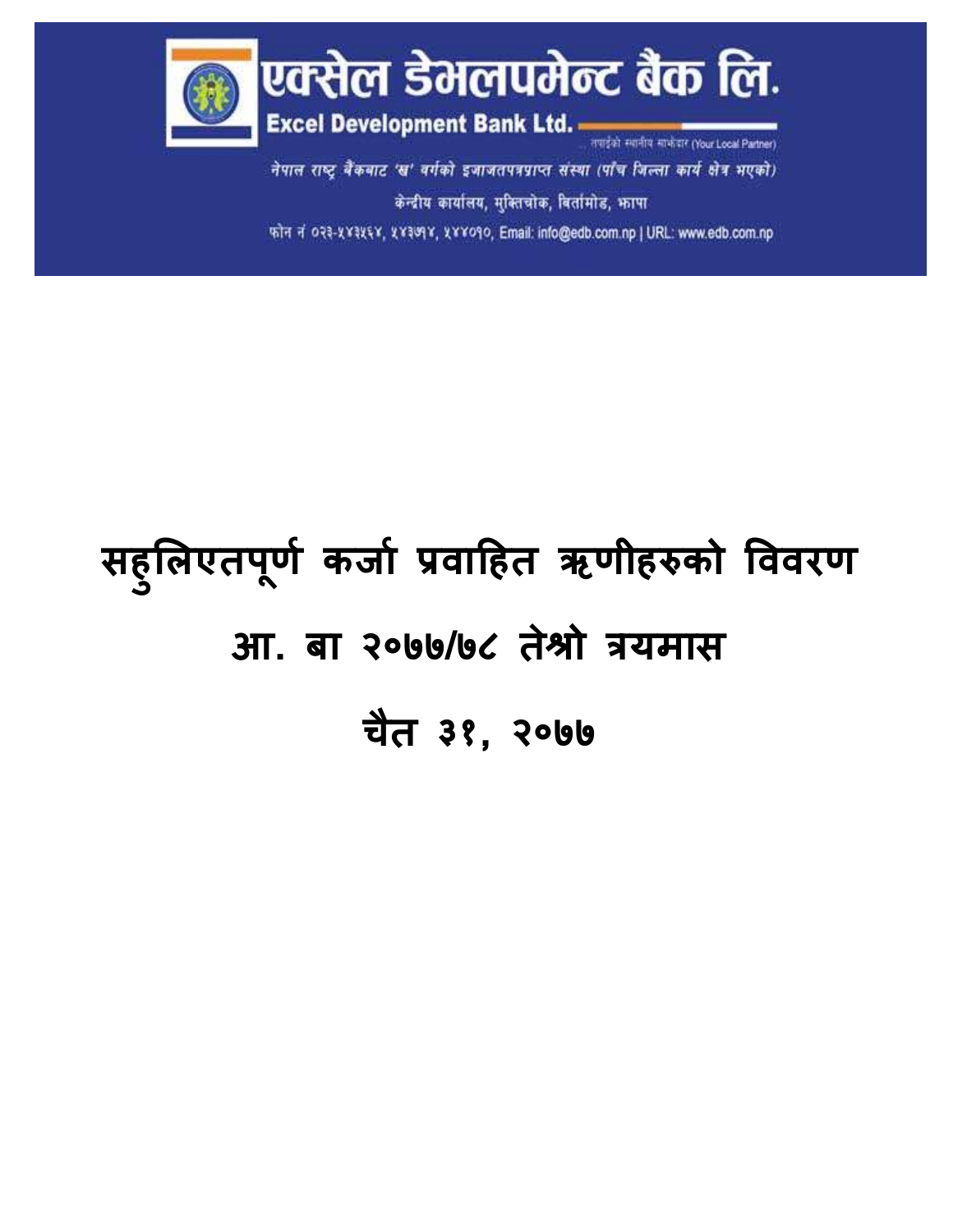### <u>१. व्यवसायिक कृषि तथा पशुपन्छी कर्जा</u>

| <b>SN</b>    | <b>Borrower's Name</b>               | <b>Disbursement Date</b> | <b>Interest Subsidy for the</b><br><b>III Quarter 2077/78</b> |
|--------------|--------------------------------------|--------------------------|---------------------------------------------------------------|
| $\mathbf{1}$ | NAMRATA KIWI FIRM                    | 06/04/2018               | 27,072.99                                                     |
| 2            | SAMIRA AGROTECH PVT.LTD              | 07/07/2019               | 9,650.75                                                      |
| 3            | DHANA SHREE FEEDS AND POULTRY FARM   | 09/01/2019               | 49,291.98                                                     |
| 4            | DHANA SHREE FEEDS AND POULTRY FARM   | 09/01/2019               | 153,374.04                                                    |
| 5            | MAA PATHIVARA PASHUPANCHHI FIRM      | 25/02/2020               | 10,141.20                                                     |
| 6            | <b>BANGDEL BANGUR FIRM</b>           | 10/12/2019               | 10,038.94                                                     |
| 7            | SHREE PRAGATI PATH KRISHI SAHAKARI   | 07/03/2019               | 57,361.03                                                     |
| 8            | FINS & BEAKS AGRO FARM PVT LTD       | 30/10/2015               |                                                               |
| 9            | DAKSHINKALI POULTRY FARM             | 12/11/2019               | 14,539.62                                                     |
| 10           | SAKSHAM POULTRY FARM                 | 31/05/2018               | 16,146.61                                                     |
| 11           | <b>GOLDEN GATE AGRO FARM PVT.LTD</b> | 31/12/2019               | 49,155.53                                                     |
| 12           | KHUSHI MATSYA KRISHI FARM            | 02/04/2019               | 123,195.82                                                    |
| 13           | <b>MANAKAMANA POULTRY FIRM</b>       | 28/09/2018               | 24,559.75                                                     |
| 14           | PATHIVARA BAHUDESIYA KRISHI FIRM     | 18/09/2018               | 14,252.15                                                     |
| 15           | <b>GOLDEN GATE AGRO FARM PVT.LTD</b> | 31/12/2019               | 112,049.61                                                    |
| 16           | <b>INDRUSHA KRISHI FIRM</b>          | 08/10/2018               | 10,585.85                                                     |
| 17           | BHAWANI LOCAL KUKHURA PALAN FIRM     | 15/07/2019               | 9,158.06                                                      |
| 18           | MORDERN AGRICULTULTURE FARM          | 20/03/2020               | 46,401.88                                                     |
| 19           | <b>KEDEM KRISHI FIRM</b>             | 11/02/2019               | 12,341.02                                                     |
| 20           | <b>SUKHANI BANGUR FIRM</b>           | 24/09/2018               | 8,919.75                                                      |
| 21           | PRAJANANDA PASHUPALAN KENDRA         | 13/06/2019               | 18,855.34                                                     |
| 22           | DAKSHINKALI POULTRY FARM             | 12/11/2019               | 17,229.15                                                     |
| 23           | MORDERN AGRICULTULTURAL FARM         | 20/03/2020               | 21,219.06                                                     |
| 24           | SAKSHAM POULTRY FARM                 | 27/03/2019               | 8,921.40                                                      |
| 25           | R K POULTRY LEYARS FIRM              | 25/02/2019               | 17,033.79                                                     |
| 26           | AADARSHA AGRO PVT LTD                | 29/07/2020               | 43,157.03                                                     |
| 27           | ASTHANGA PHARMACCUTICALS PVT. LTD    | 19/12/2019               | 290,747.57                                                    |
| 28           | ASTHANGA PHARMACCUTICALS PVT. LTD    | 19/12/2019               | 306,603.20                                                    |
| 29           | MECHI ORGANIC KRISHI CENTER PVT LTD  | 16/10/2020               | 30,757.10                                                     |
| 30           | DIPIKA KRISHI FIRM                   | 27/08/2020               | 6,102.38                                                      |
| 31           | DIPIKA KRISHI FIRM                   | 27/08/2020               | 10,802.62                                                     |
| 32           | NISHAN AND DIPSAN CHYAU UDHYOG       | 18/09/2020               | 5,556.33                                                      |
| 33           | NISHAN AND DIPSAN CHYAU UDHYOG       | 16/08/2020               | 11,004.77                                                     |
| 34           | KANAKAI PASHUPANCHI PALAN TATHA KRI  | 02/08/2020               | 12,141.04                                                     |
| 35           | NEUPANE KRISHI TATHA PASUPANCHI FIR  | 06/10/2020               | 5,691.09                                                      |
| 36           | SHRIJANSHIL KRISHI FIRM              | 15/03/2018               | 96,347.75                                                     |
| 37           | DAJU BHAI KRISHI FARM                | 19/11/2020               | 16,510.32                                                     |
| 38           | AMULYA HATCHERY PVT. LTD             | 02/12/2020               | 253,973.08                                                    |
| 39           | AMULYA HATCHERY PVT. LTD             | 06/12/2020               | 140,104.24                                                    |
| 40           | AMULYA HATCHERY PVT. LTD             | 02/12/2020               | 120,539.47                                                    |
| 41           | AMULYA HATCHERY PVT. LTD             | 06/12/2020               | 61,643.45                                                     |
| 42           | AAYUSHDEV KRISHI FIRM                | 13/12/2020               | 35,869.90                                                     |
| 43           | <b>GOLDEN GATE AGRO FARM PVT.LTD</b> | 15/10/2020               | 59,177.83                                                     |
| 44           | LOTUS GREEN AGRICULTURE FARM PVT LT  | 05/01/2021               | 123,287.80                                                    |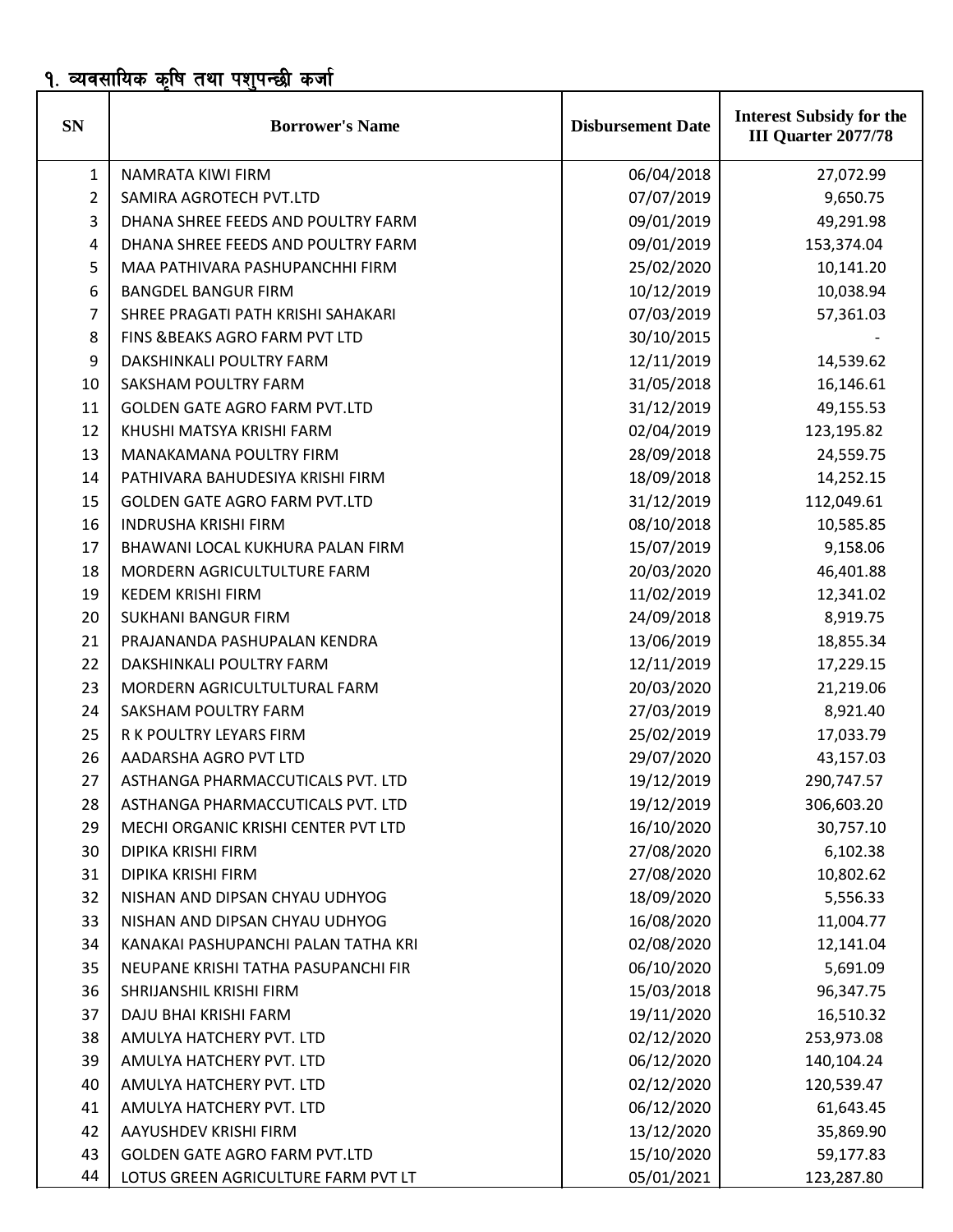| <b>SN</b> | <b>Borrower's Name</b>              | <b>Disbursement Date</b> | <b>Interest Subsidy for the</b><br><b>III Quarter 2077/78</b> |
|-----------|-------------------------------------|--------------------------|---------------------------------------------------------------|
| 45        | LOTUS GREEN AGRICULTURE FARM PVT LT | 03/01/2021               | 43,575.05                                                     |
| 46        | BHATTRAI KRISHI TATHA PASHUPALAN FI | 27/12/2020               | 23,870.34                                                     |
| 47        | <b>SUBARNA GAI FIRM</b>             | 08/01/2021               | 14,997.52                                                     |
| 48        | <b>KRISHNA KRISHI FIRM</b>          | 20/10/2020               | 18,637.65                                                     |
| 49        | <b>KRISHNA KRISHI FIRM</b>          | 05/11/2020               | 42,657.51                                                     |
| 50        | KRISHNA KRISHI FIRM                 | 20/10/2020               | 53,670.27                                                     |
| 51        | SHREE MANSAROWAR KRISHI SAHAKARI SA | 23/12/2020               | 67,945.38                                                     |
| 52        | SILVAR MOUNTAIN TEA INDUSTRIES      | 24/12/2020               | 83,367.57                                                     |
| 53        | MECHI ORGANIC KRISHI CENTER PVT LTD | 16/10/2020               | 207,862.88                                                    |
| 54        | TIRTHA POULTRY FARM                 | 13/01/2021               | 11,730.52                                                     |
| 55        | SOVA AGRICULTURE FIRM               | 17/01/2021               | 8,942.76                                                      |
| 56        | KATTEL GROUP INTEGRATED AGRICULTURE | 08/02/2021               | 60,205.74                                                     |
| 57        | SHREE SIDDHI KRISHI FARM            | 2/22/2021                | 12,881.01                                                     |
| 58        | MAINALI HATHA KAGAJ KHARID BIKRI KE | 3/7/2021                 | 7,219.31                                                      |
| 59        | YUBARAJ DAIRY UDHYOG                | 3/1/2021                 | 8,219.35                                                      |
| 60        | KATTEL GROUP INTEGRATED AGRICULTURE | 3/10/2021                | 8,137.01                                                      |
| 61        | AADITYA KRISHI FIRM                 | 2/24/2021                | 9,139.08                                                      |
| 62        | <b>B.K KRISHI FIRM</b>              | 3/1/2021                 | 27,027.02                                                     |
| 63        | PATHIVARA DEVI KRISHI FIRM          | 3/4/2021                 |                                                               |
| 64        | PATHIVARA DEVI KRISHI FIRM          | 3/4/2021                 | 5,068.45                                                      |
| 65        | SINGHABAHINI KRISHI TATHA PASHUPALA | 3/18/2021                | 4,726.13                                                      |
| 66        | <b>GAURISHANKAR BAKHRA FIRM</b>     | 3/28/2021                | 2,671.29                                                      |
| 67        | CHAMLAGAIN KRISHI FIRM              | 3/14/2021                | 1,986.44                                                      |
| 68        | KUNDALANI KRISI TATHA PASUPALAN     | 4/12/2021                |                                                               |
| 69        | KUNDALANI KRISI TATHA PASUPALAN     | 4/12/2021                | 362.74                                                        |
| 70        | PRABASHI JHAPALI AGRO FARM PVT. LTD | 3/25/2021                | 5,863.03                                                      |
| 71        | PRABASHI JHAPALI AGRO FARM PVT. LTD | 3/25/2021                | 13,690.68                                                     |
| 72        | PURBI KIRAN KRISHI FARM PVT. LTD    | 4/1/2021                 | 6,780.82                                                      |
| 73        | PURBI KIRAN KRISHI FARM PVT. LTD    | 4/1/2021                 | 3.62                                                          |
| 74        | <b>B.M KRISHI FIRM</b>              | 3/15/2021                | 7,835.48                                                      |
| 75        | <b>B.M KRISHI FIRM</b>              | 3/15/2021                | 7,574.45                                                      |
| 76        | SALINA KRISHI FIRM                  | 4/5/2021                 | 1,630.12                                                      |
| 77        | SALINA KRISHI FIRM                  | 3/24/2021                | 8,168.00                                                      |
| 78        | DURGA BHAWANI CHYAU UDYOG           | 3/22/2021                | 6,301.32                                                      |
| 79        | <b>BALGOPAL KRISHI FIRM</b>         | 3/18/2021                | 7,945.27                                                      |
| 80        | SURYADEVI KRISHI FIRM               | 3/24/2021                | 1,630.19                                                      |

# <u>२. वैदेशिक रोजगारीबाट फर्केका युवा परियोजना कर्जा</u>

| <b>SN</b> | <b>Borrower's Name</b>       | <b>Disbursement Date</b> | <b>Interest Subsidy for the</b><br><b>III Quarter 2077/78</b> |
|-----------|------------------------------|--------------------------|---------------------------------------------------------------|
|           | JAL COTTAGE HOTEL AND LODGE  | 05/10/2019               | 11,500.70                                                     |
|           | <b>BISHNU BAHADUR SUBEDI</b> | 23/12/2020               | 11,945.16                                                     |
|           | <b>ROSHAN KHANAL</b>         | 24/12/2020               | 11,939.65                                                     |
| 4         | <b>BHISHMA INTERPRISES</b>   | 3/19/2021                | 3,013.67                                                      |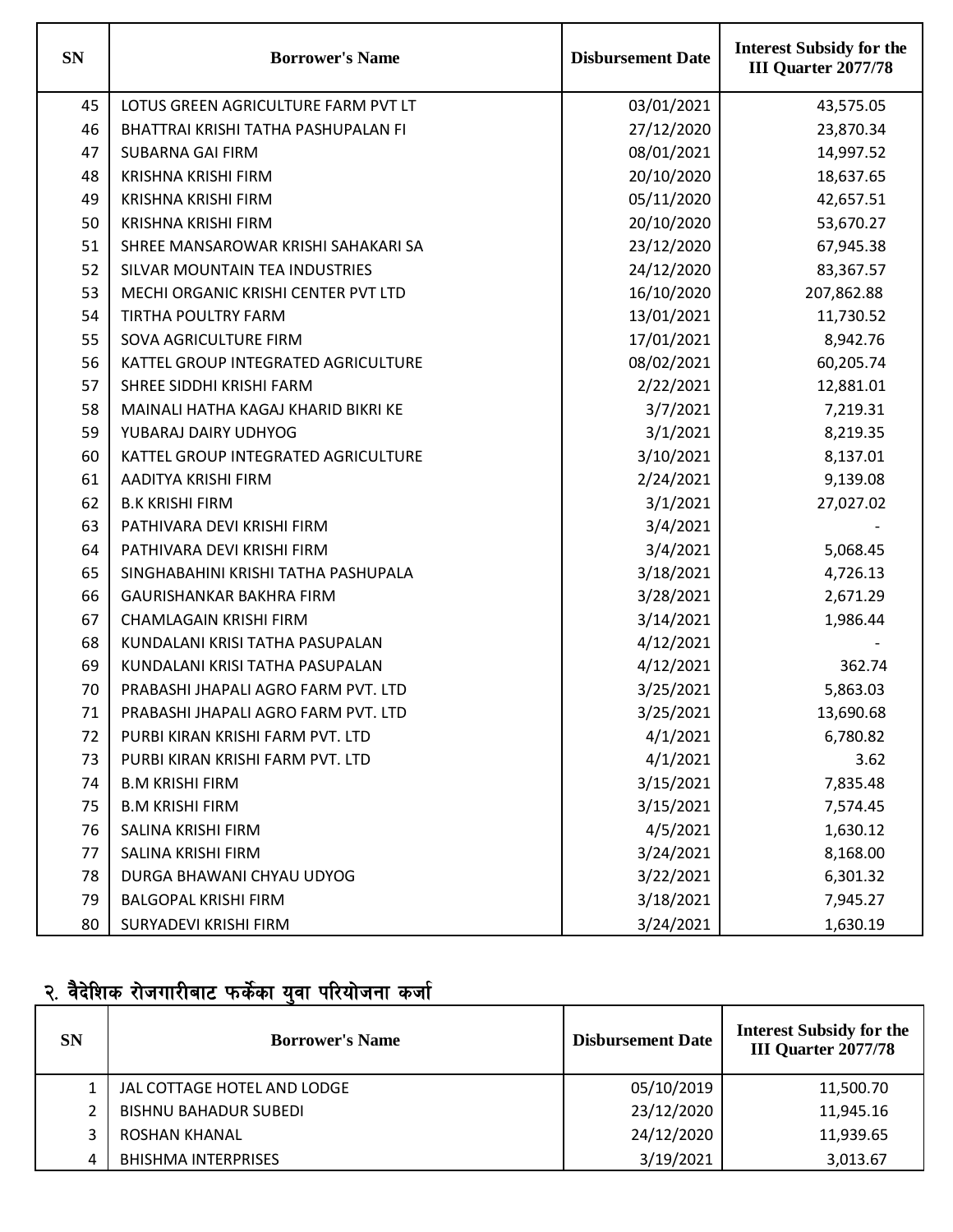### <u>३. दलित समुदाय व्यवसाय विकास कर्जा</u>

| <b>SN</b> | <b>Borrower's Name</b>    | <b>Disbursement Date</b> | <b>Interest Subsidy for the</b><br><b>III Quarter 2077/78</b> |
|-----------|---------------------------|--------------------------|---------------------------------------------------------------|
|           | HAMRO GORKHA TAILORING    | 16/07/2019               | 9,368.74                                                      |
|           | LAXMI KAPADA PASAL        | 18/09/2020               | 11,418.92                                                     |
|           | OM SHANKAR JWELLERS PASAL | 08/02/2021               | 8,291.09                                                      |

# <u>े४. महिला उचमशीलता कर्जा</u>

| <b>SN</b>      | <b>Borrower's Name</b>              | <b>Disbursement</b><br><b>Date</b> | <b>Interest Subsidy for the</b><br><b>III Quarter 2077/78</b> |
|----------------|-------------------------------------|------------------------------------|---------------------------------------------------------------|
| 1              | RUPA SILAI BUNAI CENTER             | 8/26/2019                          | 8,006.56                                                      |
| $\overline{2}$ | CHANDRAMA KRISHI FIRM               | 10/3/2019                          | 20,702.07                                                     |
| 3              | MASALA ZONE RESTURANT AND BAR       | 1/3/2020                           | 18,532.60                                                     |
| 4              | KUMANEYOL NEPALI HATE KAGAJ UDHYOG  | 3/12/2020                          | 6,935.69                                                      |
| 5              | <b>NEW ALIGENS SRINGAR GRIHA</b>    | 9/5/2019                           | 17,187.25                                                     |
| 6              | R.S. TRADERS                        | 1/3/2020                           | 18,491.72                                                     |
| 7              | ALMIRA INTERNATIONAL                | 7/16/2019                          | 15,651.13                                                     |
| 8              | NEW SHUBHECHCHHA LADIES COLLECTION  | 12/31/2019                         | 17,271.76                                                     |
| 9              | RITA HARDWARE BYAWASAYA             | 9/27/2020                          | 20,496.83                                                     |
| 10             | <b>RED TRACK</b>                    | 9/22/2020                          | 20,853.09                                                     |
| 11             | PULSE BEAUTY PARLOUR                | 9/2/2020                           | 21,155.79                                                     |
| 12             | PULSE COSMETIC                      | 9/2/2020                           | 21,148.61                                                     |
| 13             | <b>SUMITRA VARIETIES</b>            | 8/16/2020                          | 13,625.28                                                     |
| 14             | <b>U&amp;ME FASHION WEAR</b>        | 10/5/2020                          | 13,644.97                                                     |
| 15             | PLAN TEK MANUFACTURING UDHYOG       | 9/17/2020                          | 20,523.38                                                     |
| 16             | <b>OM SUPPLIERS</b>                 | 9/21/2020                          | 13,674.35                                                     |
| 17             | NEW PUBLIC PUSTAK TATHA STATIONERY  | 9/10/2020                          | 20,550.45                                                     |
| 18             | <b>HOTEL KRISHNA</b>                | 10/6/2020                          | 10,914.15                                                     |
| 19             | THE ROYAL SORTING & SUITING         | 9/4/2020                           | 20,768.06                                                     |
| 20             | <b>B &amp; B COSMETIC</b>           | 10/2/2020                          | 13,918.87                                                     |
| 21             | SUMITRA KIRANA PASAL                | 9/22/2020                          | 20,853.09                                                     |
| 22             | S.K.D FOODS                         | 9/10/2020                          | 15,358.15                                                     |
| 23             | PANCHAKANYA STORE                   | 9/28/2020                          | 15,110.85                                                     |
| 24             | <b>ARUP STORE</b>                   | 9/28/2020                          | 17,756.12                                                     |
| 25             | SAMRIDHI GRILL TATHA ALUMINUM UDHYO | 9/20/2020                          | 20,832.94                                                     |
| 26             | SARMILA KIRANA PASAL                | 9/7/2020                           | 20,544.83                                                     |
| 27             | NITU KIRANA PASAL                   | 9/22/2020                          | 13,674.64                                                     |
| 28             | KHATIWADA KRISHI FIRM               | 9/20/2020                          | 20,514.62                                                     |
| 29             | RADHASWAMI DIAGNOSTIC CENTER PVT LT | 11/11/2020                         | 14,136.06                                                     |
| 30             | MAA PATHIBHARA SILAI TATHA CHHAPAI  | 11/13/2020                         | 21,165.62                                                     |
| 31             | SUBEDI CHIYA NASTA PASAL            | 10/15/2020                         | 6,954.04                                                      |
| 32             | <b>PLANET BAKERY &amp; COFFEE</b>   | 11/9/2020                          | 14,137.92                                                     |
| 33             | <b>ROJAL &amp; SHRIJAL TRADERS</b>  | 11/13/2020                         | 14,110.16                                                     |
| 34             | <b>SANGITA FANCY STORE</b>          | 11/22/2020                         | 11,277.71                                                     |
| 35             | DIKA FANCY COLLECTIO                | 11/23/2020                         | 11,305.08                                                     |
| 36             | JATELI SHOES CENTRE                 | 11/23/2020                         | 14,096.02                                                     |
| 37             | SABITRA STORE                       | 11/25/2020                         | 21,513.62                                                     |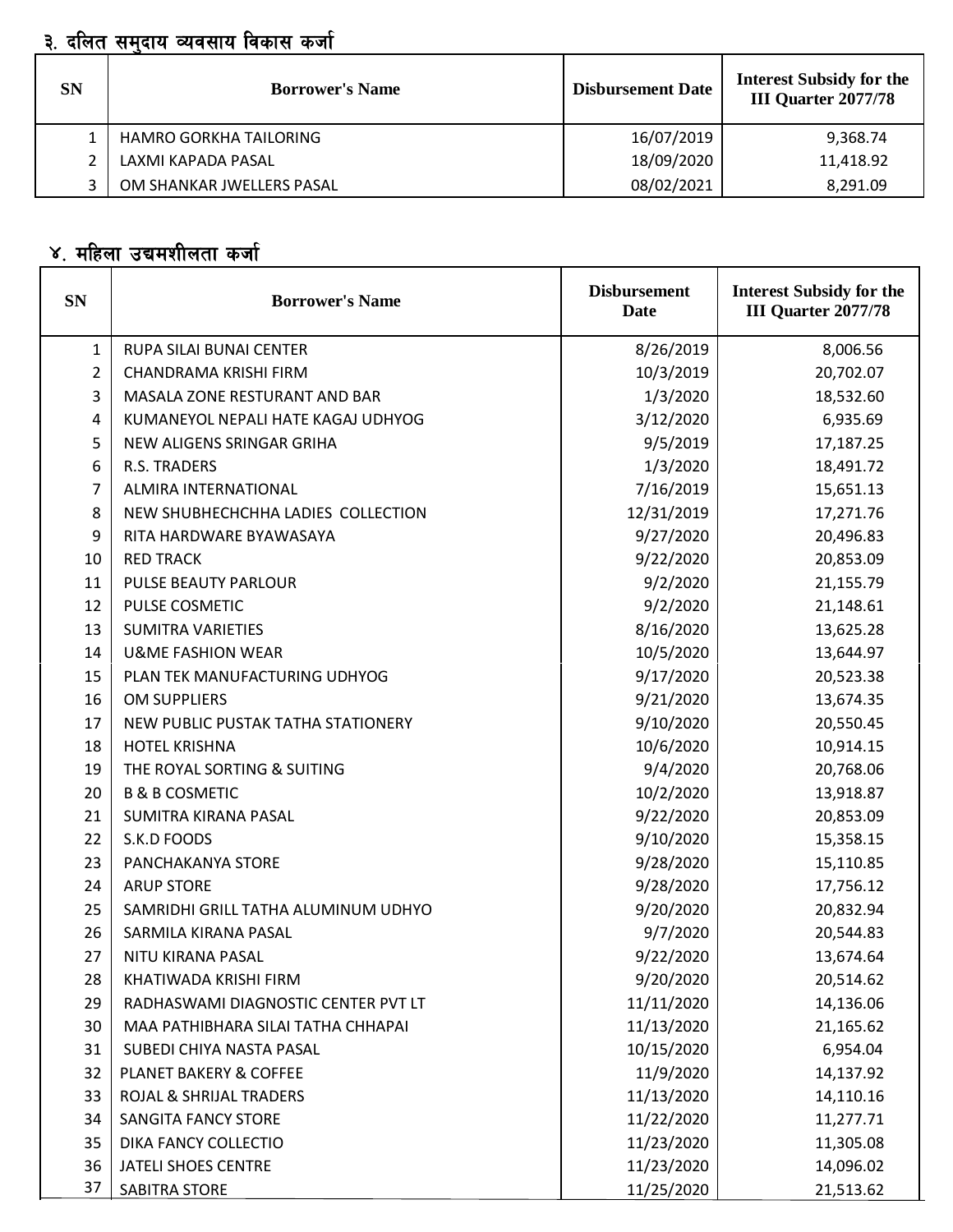| <b>SN</b> | <b>Borrower's Name</b>                   | <b>Disbursement</b><br>Date | <b>Interest Subsidy for the</b><br><b>III Quarter 2077/78</b> |
|-----------|------------------------------------------|-----------------------------|---------------------------------------------------------------|
| 38        | SUMNIMA KIRANA PASAL                     | 11/26/2020                  | 11,473.79                                                     |
| 39        | <b>NEW EASY MINI MART</b>                | 11/26/2020                  | 21,521.17                                                     |
| 40        | THAPA FALFUL TATHA TARKARI PASAL         | 11/27/2020                  | 14,089.91                                                     |
| 41        | <b>R R TRADERS</b>                       | 12/2/2020                   | 14,342.31                                                     |
| 42        | MAGAR PHALPHUL PASAL                     | 12/3/2020                   | 14,342.31                                                     |
| 43        | PRAWARDHA FANCY STORE                    | 12/6/2020                   | 7,171.32                                                      |
| 44        | <b>KANKAI STORES</b>                     | 12/7/2020                   | 21,513.62                                                     |
| 45        | <b>KANISH COLLECTION</b>                 | 12/8/2020                   | 17,210.57                                                     |
| 46        | SUKRITI KAPADA TATHA FANCY PASAL         | 12/7/2020                   | 17,225.62                                                     |
| 47        | NEW BHATTARAI KIRANA PASAL               | 12/2/2020                   | 20,773.89                                                     |
| 48        | PATHIVARA COLLECTION                     | 12/9/2020                   | 21,513.62                                                     |
| 49        | SANDHYA ENTERPRISES                      | 12/9/2020                   | 14,349.87                                                     |
| 50        | <b>MADAN KIRANA PASAL</b>                | 12/14/2020                  | 17,213.33                                                     |
| 51        | <b>KHADKA FOOD PRODUCTS</b>              | 12/10/2020                  | 11,473.79                                                     |
| 52        | PRASHANT KIRANA PASAL                    | 12/10/2020                  | 13,898.45                                                     |
| 53        | <b>BINDHYABASINI KHADHYA STORE</b>       | 12/10/2020                  | 7,171.32                                                      |
| 54        | <b>BIG TIME BEAUTY &amp; PHOTOGRAPHY</b> | 10/21/2020                  | 10,194.05                                                     |
| 55        | BIRTAMODE AQUARIUM & PET SHOP            | 10/22/2020                  | 6,946.98                                                      |
| 56        | RAJESH KIRANA PASAL                      | 12/24/2020                  | 13,502.57                                                     |
| 57        | THE COLLECTION BHATTARAI SHOE CENTE      | 12/17/2020                  | 18,632.13                                                     |
| 58        | NEPAL COSMETIC PASAL                     | 12/16/2020                  | 20,066.97                                                     |
| 59        | AAYUSMA BAKERY AND KHAJA GHAR            | 12/28/2020                  | 10,021.35                                                     |
| 60        | PATHIVARA VARIETIES                      | 1/5/2021                    | 18,769.76                                                     |
| 61        | <b>AVI SHOES CENTER</b>                  | 10/21/2020                  | 13,896.68                                                     |
| 62        | <b>GAUTAM KRISHI FARM</b>                | 10/20/2020                  | 13,898.55                                                     |
| 63        | SIMA COLD TATHA KIRANA PASAL             | 12/20/2020                  | 21,122.41                                                     |
| 64        | ANJU FANCY PASAL                         | 12/18/2020                  | 21,496.01                                                     |
| 65        | HAMRO KIRANA TATHA FANCY PASAL           | 1/10/2021                   | 14,567.59                                                     |
| 66        | KARNA KUMARI KRISHI TATHA PASUPALAN      | 12/23/2020                  | 17,905.46                                                     |
| 67        | <b>BISESH KIRANA PASAL</b>               | 1/3/2021                    | 21,605.24                                                     |
| 68        | THEBE KIRANA PASAL                       | 12/27/2020                  | 21,484.05                                                     |
| 69        | <b>JANATA OFFSET PRESS</b>               | 12/21/2020                  | 17,215.95                                                     |
| 70        | NEW DIGITAL PHOTO STUDIO                 | 1/6/2021                    | 21,455.01                                                     |
| 71        | <b>NIRVHAN GROCERY</b>                   | 10/20/2020                  | 14,132.96                                                     |
| 72        | PRAGATI BIJULI PASAL                     | 12/27/2020                  | 7,284.20                                                      |
| 73        | <b>GURAGAI KRISHI FIRM</b>               | 12/16/2020                  | 14,333.66                                                     |
| 74        | SHREE ANUKUL THAKUR KIRANA PASHAL        | 1/3/2021                    | 13,111.38                                                     |
| 75        | NEW SUMAN MACHHA FRY                     | 10/14/2020                  | 9,737.65                                                      |
| 76        | <b>D D KHAJA GHAR &amp; LODGE</b>        | 10/16/2020                  | 9,038.98                                                      |
| 77        | <b>PABITRA TRADERS</b>                   | 10/22/2020                  | 13,894.82                                                     |
| 78        | <b>K.K PRINTERS</b>                      | 12/27/2020                  | 21,484.05                                                     |
| 79        | PUNAM KRISHI FARM                        | 1/1/2021                    | 7,284.20                                                      |
| 80        | DIWAS & KABIR ELECTRONICS KA SAMPUR      | 10/14/2020                  | 4,173.28                                                      |
| 81        | KAFLE SHREE FANCY PASAL                  | 12/24/2020                  | 14,322.67                                                     |
| 82        | SASKAR BHADA PASAL                       | 1/3/2021                    | 21,466.28                                                     |
| 83        | <b>KATTEL TRADERS</b>                    | 1/12/2021                   | 14,237.65                                                     |
| 84        | ANAMOL SELLER MILL                       | 1/1/2021                    | 8,741.02                                                      |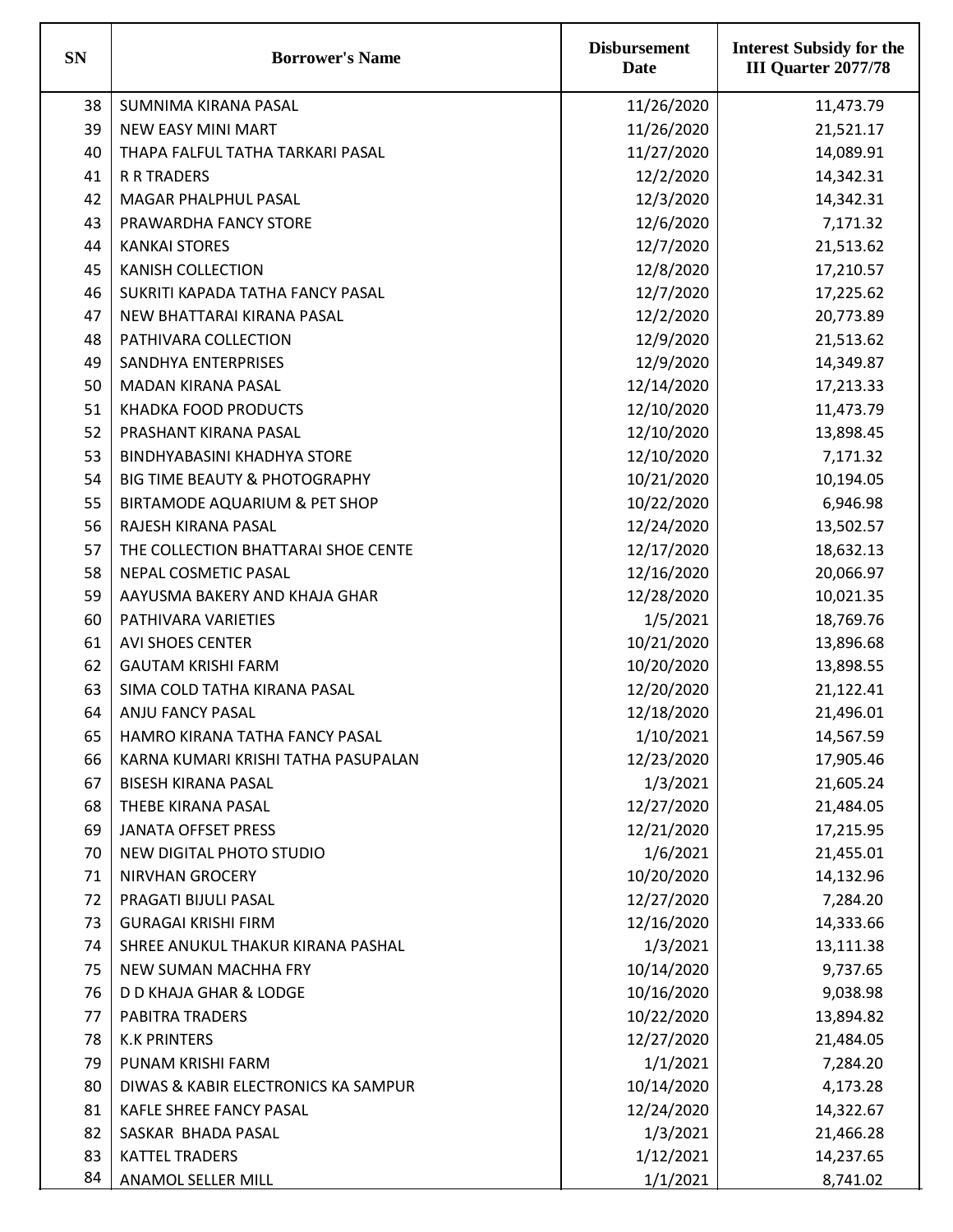| <b>SN</b> | <b>Borrower's Name</b>                   | <b>Disbursement</b><br><b>Date</b> | <b>Interest Subsidy for the</b><br><b>III Quarter 2077/78</b> |
|-----------|------------------------------------------|------------------------------------|---------------------------------------------------------------|
| 85        | <b>KUNAL HOTEL</b>                       | 1/13/2021                          | 14,072.11                                                     |
| 86        | <b>JANTA KHAJA GHAR</b>                  | 2/10/2021                          | 6,983.39                                                      |
| 87        | ARCHANA BEAUTY PARLOUR                   | 2/10/2021                          | 8,139.19                                                      |
| 88        | PRASHNA VARIETIES STORE                  | 2/10/2021                          | 15,085.76                                                     |
| 89        | <b>INDIRA KRISHI FARM</b>                | 1/21/2021                          | 6,256.69                                                      |
| 90        | NEW TAPLEJUNG HOTEL SE.GH.&OM PA.LO      | 2/3/2021                           | 7,031.50                                                      |
| 91        | NABIN AND SABIN KIRANA PASAL             | 2/11/2021                          | 11,345.13                                                     |
| 92        | <b>SATASI TRADE &amp; SUPPLIERS</b>      | 2/10/2021                          | 9,618.40                                                      |
| 93        | SURABI DHAN KANTA PASAL                  | 1/31/2021                          | 11,262.16                                                     |
| 94        | DIRGHAYU HERBAL AND COSMETIC             | 2/3/2021                           | 9,618.53                                                      |
| 95        | SHRESTHA ELECTRONICS AND BHADA PASA      | 2/9/2021                           | 12,570.67                                                     |
| 96        | DIVYA CLOTH AND TALLORING CENTRE         | 1/25/2021                          | 12,753.53                                                     |
| 97        | JAATELI DHAKA TATHA FACNY PASAL          | 2/2/2021                           | 11,845.99                                                     |
| 98        | MALLIKA MAUSAM BAKHRA TATHA KHUKHUR      | 1/29/2021                          | 5,796.12                                                      |
| 99        | <b>MIRAJ FANCY STORE</b>                 | 1/25/2021                          | 8,461.61                                                      |
| 100       | MONIKA KIRANA PASAL                      | 2/2/2021                           | 7,653.78                                                      |
| 101       | <b>BIG TIME BEAUTY &amp; PHOTOGRAPHY</b> | 2/26/2021                          | 2,120.20                                                      |
| 102       | KAMAL SHREE CAR WASH & RECONDITION       | 3/2/2021                           | 6,410.67                                                      |
| 103       | MITHO RESTURENT AND THAKALI KITCHEN      | 2/16/2021                          | 8,629.68                                                      |
| 104       | <b>NEW SAURYA TRADERS</b>                | 2/16/2021                          | 8,629.68                                                      |
| 105       | S.R.TRADERS                              | 2/16/2021                          | 4,240.87                                                      |
| 106       | <b>NAGARIK VARIETIES</b>                 | 2/22/2021                          | 10,968.77                                                     |
| 107       | KHUSHI KRISHI TATHA PASHUPALAN FAR       | 3/1/2021                           | 7,233.27                                                      |
| 108       | <b>GARNET ENTERPRISES</b>                | 3/1/2021                           | 9,862.97                                                      |
| 109       | <b>KASHYAP GENERAL STORE</b>             | 3/4/2021                           | 3,041.33                                                      |
| 110       | <b>RR VARIETY</b>                        | 3/1/2021                           | 5,424.55                                                      |
| 111       | <b>GAURADAHA FURNISHING CENTER</b>       | 3/9/2021                           | 7,890.38                                                      |
| 112       | KALPANA KHAJA GHAR                       | 3/9/2021                           | 7,890.38                                                      |
| 113       | KALAWATI KIRANA PASAL                    | 3/4/2021                           | 9,123.25                                                      |
| 114       | NIRA KIRANA PASAL                        | 2/17/2021                          | 11,382.85                                                     |
| 115       | <b>MY SHOP</b>                           | 2/26/2021                          | 3,813.92                                                      |
| 116       | <b>PRANISH TRADERS</b>                   | 2/24/2021                          | 7,396.93                                                      |
| 117       | BARAL BAKHRA PALAN TATHA KRISHI FIR      | 2/28/2021                          | 9,986.42                                                      |
| 118       | <b>BHARATI KIRANA PASAL</b>              | 2/25/2021                          | 5,789.70                                                      |
| 119       | ANJANA BEAUTY PARLOUR AND SILAI KAT      | 2/21/2021                          | 3,903.15                                                      |
| 120       | KHUSHI MEAT PRODUCTS                     | 2/21/2021                          | 3,903.15                                                      |
| 121       | LAXMI BHANDAR                            | 2/24/2021                          | 7,186.46                                                      |
| 122       | NIRMALA SILAI KATAI TATHA PRASHIKSH      | 3/5/2021                           | 2,959.13                                                      |
| 123       | <b>MEERA BEAUTY PARLOUR</b>              | 2/16/2021                          | 8,629.68                                                      |
| 124       | LETANG BHOGTANI TRADERS                  | 3/10/2021                          | 5,095.66                                                      |
| 125       | AATHRAI KHAJA GHAR                       | 3/31/2021                          | 2,465.74                                                      |
| 126       | ROYAL KHADHYA UDHYOG                     | 4/1/2021                           | 1,627.49                                                      |
| 127       | KHUDRA KIRANA PASAL                      | 4/4/2021                           | 493.19                                                        |
| 128       | PATHIVARA SUPPLIERS                      | 3/17/2021                          | 2,876.71                                                      |
| 129       | <b>EVEREST OPTICALS</b>                  | 4/7/2021                           | 197.29                                                        |
| 130       | <b>KUSHAL TRADERS</b>                    | 4/8/2021                           | 263.01                                                        |
| 131       | NEW ILAM CHASMA GHAR                     | 4/7/2021                           | 493.13                                                        |